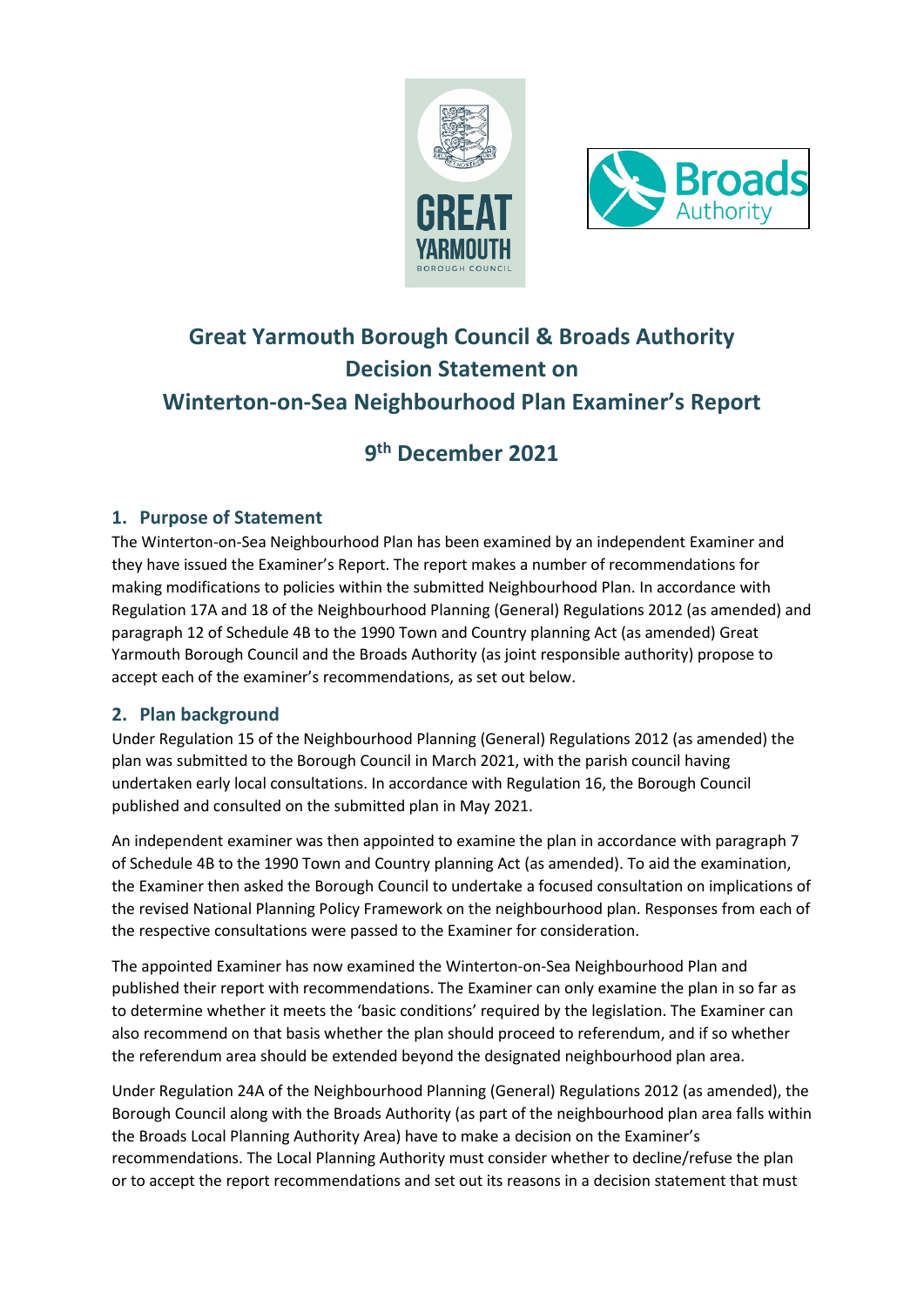then be published. It is also possible for the local planning authority to make a decision which differs from that recommended by the examiner, but this would require a statement of reason, further consultation, and the possibility of re-examination.

#### **3. Consideration of Basic Conditions**

The Examiner has concluded: '*Subject to those modifications, I have concluded that the Plan does meet the basic conditions and all the other requirements I am obliged to examine.*'

This assessment includes consideration of the Environmental Assessment of Plans and Programmes Regulations 2004 (formerly the Strategic Environmental Assessment Directive) and the Conservation of Habitats and Species Regulations 2017 (or 'Habitat Regulations'). After consultation with the statutory bodies, the submitted Screening Opinion concluded that the Plan is not likely to have significant environmental effects. The Screening Opinion also concludes that the Plan will not have any likely significant effects upon nearby habitat sites (National Site Network designated habitat sites) either alone or in combination with other plans and projects, and therefore screens the Plan out from requiring an appropriate assessment.

The Examiner concludes that: '*Taking account of the characteristics of the Plan, the information and the characteristics of the areas most likely to be affected, I consider that retained EU obligations in respect of SEA have been satisfied… Given the distance, nature and characteristics of the nearest European sites and the nature and contents of this Plan, I agree with the conclusion of the Screening Opinion that an appropriate assessment is not required and accordingly consider that the prescribed basic condition is complied with, namely that the making of the Plan does not breach the requirements of Chapter 8 of Part 6 of the Habitats Regulations.*'

As competent authority, Great Yarmouth Borough Council and the Broads Authority accept these findings.

#### **4. Reason for decision**

Having considered each of the recommendations within the examiner's report and the reasons for them, Great Yarmouth Borough Council and the Broads Authority has decided to approve each of the recommended modifications. This is in accordance with section 12 of Schedule 4B to the Town and Country Planning Act 1990.

The following table sets out each of the examiner's recommended modifications to the submitted neighbourhood plan, the Council's consideration of those recommendations, and the Council's decision in relation to each recommendation.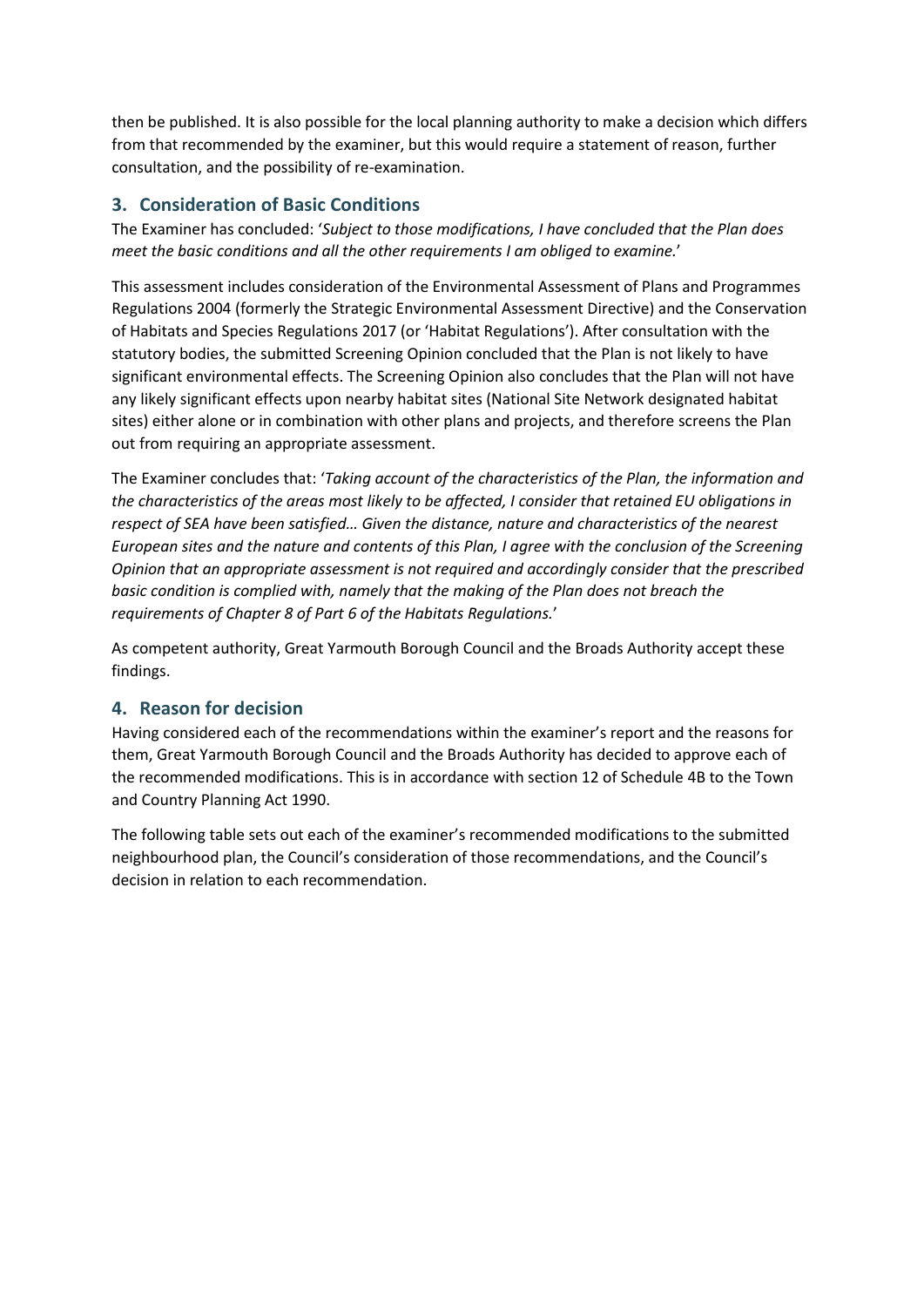| <b>Section of Submitted</b>       | <b>Examiner's recommendation</b>                                                                                                                                                                                                                                                                                                                                                                                                                                                                                   | <b>Council consideration of recommendation</b>                                                                                                                                                                                                              | <b>Council decision</b>                                               |
|-----------------------------------|--------------------------------------------------------------------------------------------------------------------------------------------------------------------------------------------------------------------------------------------------------------------------------------------------------------------------------------------------------------------------------------------------------------------------------------------------------------------------------------------------------------------|-------------------------------------------------------------------------------------------------------------------------------------------------------------------------------------------------------------------------------------------------------------|-----------------------------------------------------------------------|
| <b>Neighbourhood Plan</b>         |                                                                                                                                                                                                                                                                                                                                                                                                                                                                                                                    |                                                                                                                                                                                                                                                             |                                                                       |
| Whole document                    | As a result of some modifications consequential<br>amendments may be required. These can include<br>changing section headings, amending the contents<br>page, renumbering paragraphs or pages, ensuring that<br>supporting appendices and other documents align with<br>the final version of the Plan and so on.                                                                                                                                                                                                   | The Councils agree with the Examiner that<br>the contents page, renumbering paragraphs<br>or pages, should be renumbered as they<br>appear sequentially.                                                                                                    | Accept Examiner's<br>recommended<br>modifications.                    |
| Vision & Objectives               | No modifications                                                                                                                                                                                                                                                                                                                                                                                                                                                                                                   | Agree                                                                                                                                                                                                                                                       | Accept Examiner's<br>recommendation.<br>No modification<br>necessary. |
| Policy HO1: Housing Mix           | No modifications                                                                                                                                                                                                                                                                                                                                                                                                                                                                                                   | Agree                                                                                                                                                                                                                                                       | Accept Examiner's<br>recommendation.<br>No modification<br>necessary. |
| Policy HO2: Affordable<br>Housing | Add the word "to" before "the settlement" in the<br>$\bullet$<br>third sentence of paragraph 38 on page 10 of the<br>Plan<br>Add a new sentence at the end of the policy that<br>reads: "It should be noted that national policy does<br>not permit entry-level exception sites within the<br>Broads Authority area."                                                                                                                                                                                              | The Councils agree with the Examiner's<br>reasoning that the policy requires<br>amendment to align with the NPPF in that<br>entry-level homes should not be permitted<br>within the BA area & the minor grammatical<br>tweak for clarity.                   | Accept Examiner's<br>recommended<br>modifications.                    |
| Policy HO3: Design                | Delete the word "historic" from paragraphs two<br>$\bullet$<br>and three and five of the policy and change all<br>references to "Village Centre"<br>Add the words "subject to other policies of the<br>development plan" at the end of the first sentence<br>of paragraph three of the policy that begins:<br>"Proposals outside of the [historic] village centre<br>that are of an innovative design"<br>Add a new criterion to the policy that reads: "Tree-<br>lined streets should be included in developments | The Councils agree with the Examiner's<br>reasoning that:<br>The defined Village Centre should be<br>made more distinct to the<br><b>Conservation Area</b><br>To ensure that the plan aligns with<br>$\bullet$<br>other policies of the development<br>plan | Accept Examiner's<br>recommended<br>modifications.                    |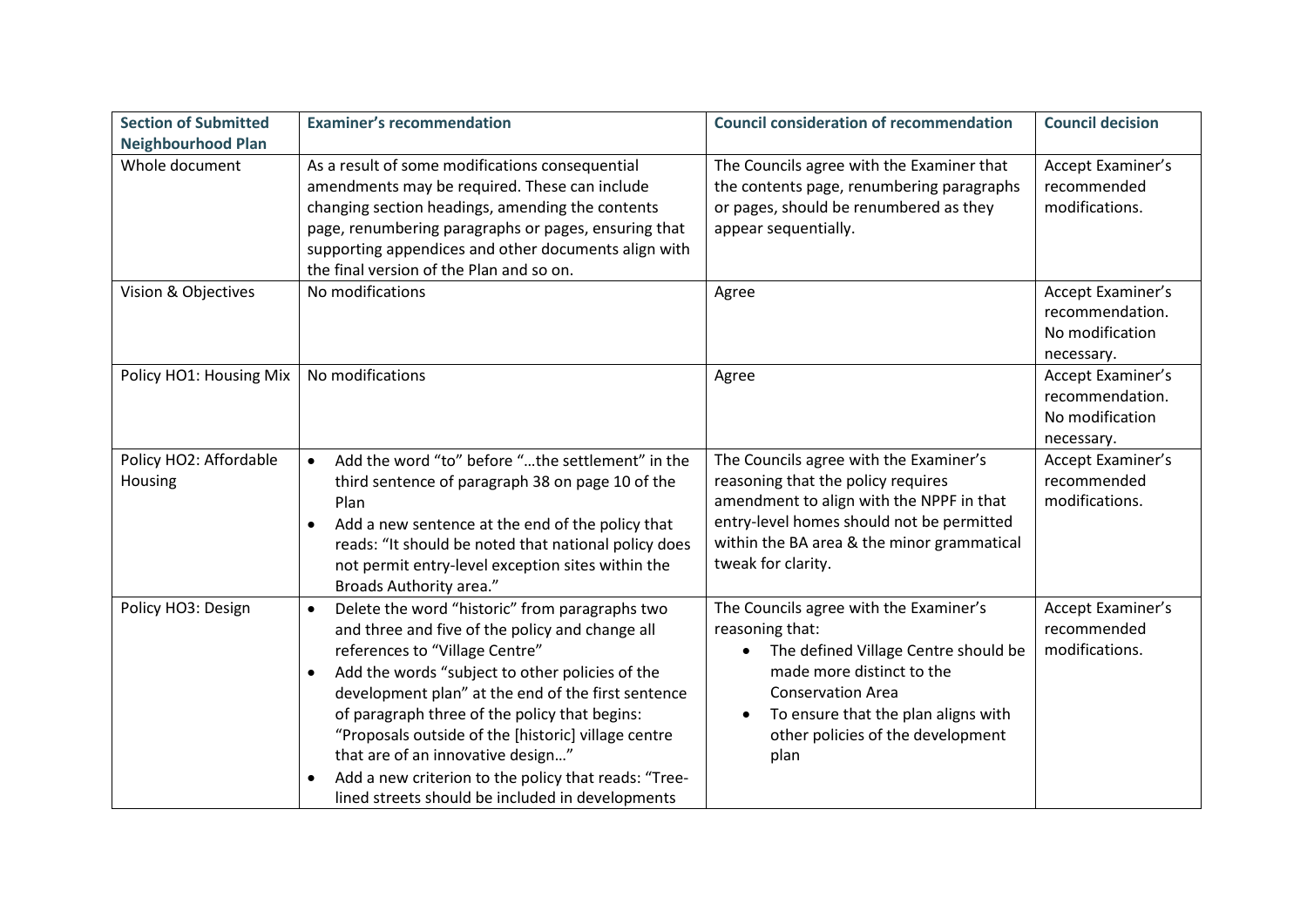|                                                                                                           | unless in specific cases there are clear justifiable<br>and compelling reasons why this would be<br>inappropriate. Trees should be included within<br>developments where the opportunity arises. Where<br>development is permitted, conditions will be<br>imposed to secure the long-term maintenance of<br>newly-planted trees. Existing trees, tree belts and<br>hedgerows should be retained wherever possible."                                                                                | The policy should reflect the NPPF's<br>$\bullet$<br>requirement to secure tree-lined<br>streets.                                                                                                                                                                               |                                                                       |
|-----------------------------------------------------------------------------------------------------------|----------------------------------------------------------------------------------------------------------------------------------------------------------------------------------------------------------------------------------------------------------------------------------------------------------------------------------------------------------------------------------------------------------------------------------------------------------------------------------------------------|---------------------------------------------------------------------------------------------------------------------------------------------------------------------------------------------------------------------------------------------------------------------------------|-----------------------------------------------------------------------|
| Policy HO4: Principal<br><b>Residence Housing</b>                                                         | Add the word "of" after "The socio-economic<br>$\bullet$<br>effects" in the first sentence of paragraph 43 on<br>page 12 of the Plan                                                                                                                                                                                                                                                                                                                                                               | The Councils agree with the Examiner's<br>reasoning for the minor grammatical tweak.                                                                                                                                                                                            | Accept Examiner's<br>recommended<br>modifications.                    |
| Policy HO5: Tourist<br>Accommodation                                                                      | No modifications                                                                                                                                                                                                                                                                                                                                                                                                                                                                                   | Agree                                                                                                                                                                                                                                                                           | Accept Examiner's<br>recommendation.<br>No modification<br>necessary. |
| Policy E1: Protecting<br>and Enhancing the<br>Environment                                                 | No modifications                                                                                                                                                                                                                                                                                                                                                                                                                                                                                   | Agree                                                                                                                                                                                                                                                                           | Accept Examiner's<br>recommendation.<br>No modification<br>necessary. |
| Policy E2: Surface Water<br><b>Flooding and Drainage</b><br>[shown as Policy E4 in<br>the Submitted plan] | Delete the words "and all developments of 5 or<br>$\bullet$<br>more properties" from the first paragraph of the<br>policy and replace with "and for other development<br>in line with national policy requirements"<br>Update the link on page 18 of the Plan<br>$\bullet$<br>I note that this policy is numbered E4 in the Plan<br>$\bullet$<br>and that later policies are numbered E2 and E3. I<br>recommend that the policies are numbered in<br>sequence and that is a simple editing matter. | The Councils agree with the Examiner's<br>reasoning that the policy requires<br>amendment to align with national policy &<br>that the link should be updated.<br>The Councils agree with the Examiner that<br>the policies should be renumbered as they<br>appear sequentially. | Accept Examiner's<br>recommended<br>modifications.                    |
| Policy E3: High Grade<br>Agricultural Land                                                                | Change the first sentence of the policy to read:<br>$\bullet$<br>"Development on Grade 1 or 2 agricultural land that<br>is viable arable land" [retain remainder of<br>sentence to bullet points]                                                                                                                                                                                                                                                                                                  | The Councils agree with the Examiner's<br>reasoning that the policy could apply to all<br>types of development (not just major<br>development) and that all of the criteria<br>should apply.                                                                                    | Accept Examiner's<br>recommended<br>modifications.                    |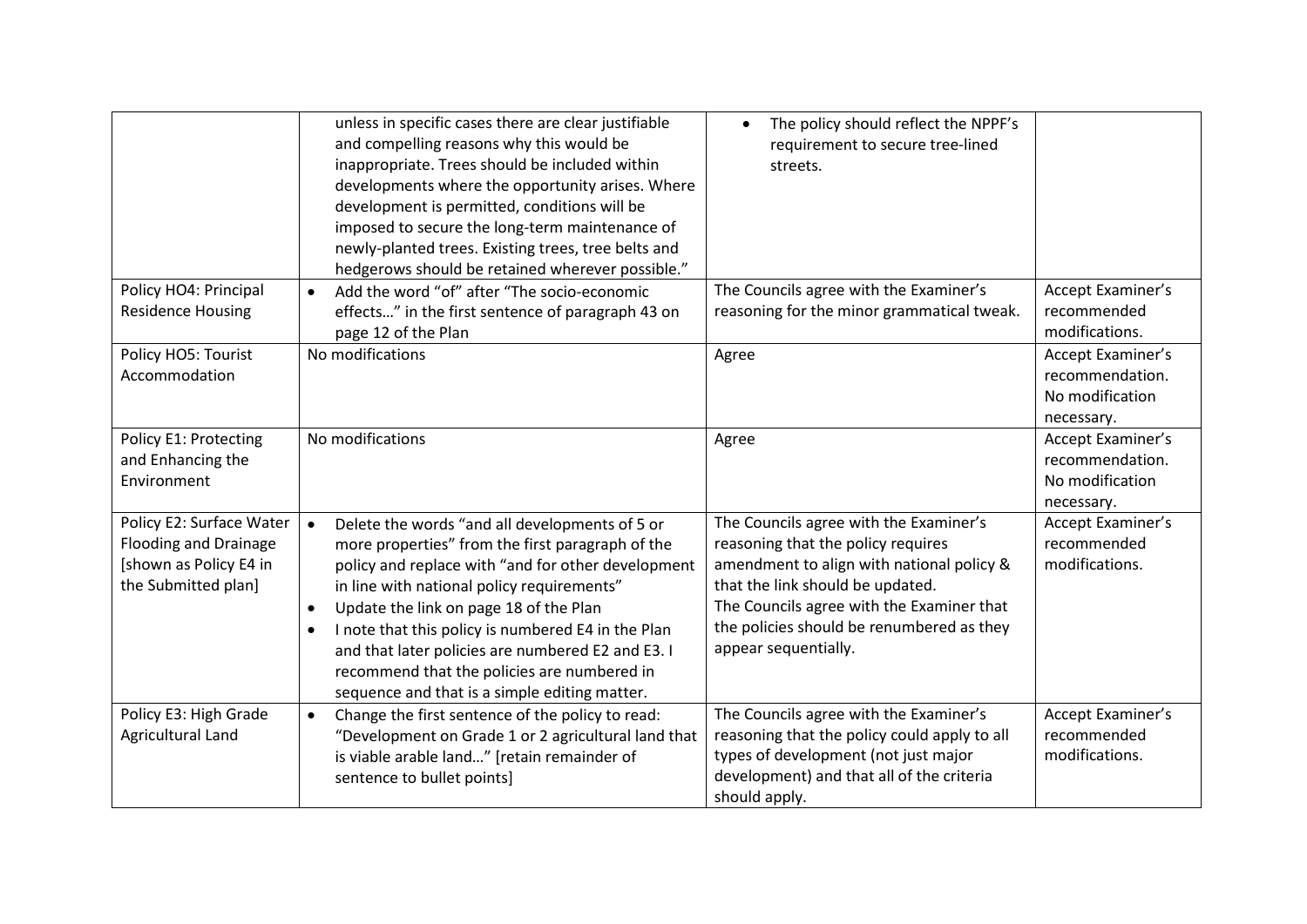|                                                         | Change both words "or" at the end of the first and<br>$\bullet$<br>second bullet points of the policy to "and"                                                                                                                                                                                                                                                                                                                                                                                                                                                                                                                                                                                                                                                                                                                                                                                                                                                                                                                                             |                                                                                                                                                                                                                                                                                                                                                                |                                                    |
|---------------------------------------------------------|------------------------------------------------------------------------------------------------------------------------------------------------------------------------------------------------------------------------------------------------------------------------------------------------------------------------------------------------------------------------------------------------------------------------------------------------------------------------------------------------------------------------------------------------------------------------------------------------------------------------------------------------------------------------------------------------------------------------------------------------------------------------------------------------------------------------------------------------------------------------------------------------------------------------------------------------------------------------------------------------------------------------------------------------------------|----------------------------------------------------------------------------------------------------------------------------------------------------------------------------------------------------------------------------------------------------------------------------------------------------------------------------------------------------------------|----------------------------------------------------|
| Policy E4: Protecting<br>Winterton-on-Sea's<br>Heritage | Revise Figure 4 to make it clearer and retitle it to<br>$\bullet$<br>"Winterton-on-Sea's Conservation Area and Village<br>Centre" and amend key as necessary<br>Change the title of the policy to "Protecting<br>Winterton-on-Sea's Heritage and its Village Centre"<br>Add a new sentence at the start of the policy which<br>$\bullet$<br>reads: "A Village Centre is designated and is shown<br>on Figure 4."<br>Delete the word "Historic" from "Historic Village<br>$\bullet$<br>Centre" in the last sentence of paragraph one of the<br>policy<br>Reword the [existing] second paragraph of the<br>policy to read: "Any development should take<br>account of the landscape setting, open spaces,<br>heritage assets and the key views and vistas of the<br>Church which make a valued contribution to the<br>area. Development should make a positive<br>contribution to local character and distinctiveness."<br>Delete the word "Historic" from "Historic Village<br>$\bullet$<br>Centre" in two places in paragraph 65 of the<br>supporting text | The Councils agree with the Examiner's<br>reasoning that:<br>The defined Village Centre should be<br>made more distinct to the<br><b>Conservation Area</b><br>The revised wording to protect the<br>$\bullet$<br>landscape and character aspects of<br>the village centre and Conservation<br>Area better aligns the policy with<br>local and national policy. | Accept Examiner's<br>recommended<br>modifications. |
| Policy CA1: Winterton-<br>on-Sea Primary School         | Change the first sentence of the policy to read:<br>"Proposals for complementary uses of the primary<br>school and nursery grounds will be supported where<br>they maintain its principal function as an education<br>facility, benefit the wider community and are<br>compatible with the amenities of nearby residents."                                                                                                                                                                                                                                                                                                                                                                                                                                                                                                                                                                                                                                                                                                                                 | The Councils agree with the Examiner's<br>reasoning that the policy requires<br>amendment to consider neighbouring<br>residential properties & the minor<br>grammatical tweak for clarity.                                                                                                                                                                     | Accept Examiner's<br>recommended<br>modifications. |
| Policy CA2: Economic<br>Development                     | Retitle the policy "Economic Development within<br>$\bullet$<br>the Development Limits"                                                                                                                                                                                                                                                                                                                                                                                                                                                                                                                                                                                                                                                                                                                                                                                                                                                                                                                                                                    | The Councils agree with the Examiner's<br>reasoning that:<br>The policy only applies to such<br>development within the                                                                                                                                                                                                                                         | Accept Examiner's<br>recommended<br>modifications. |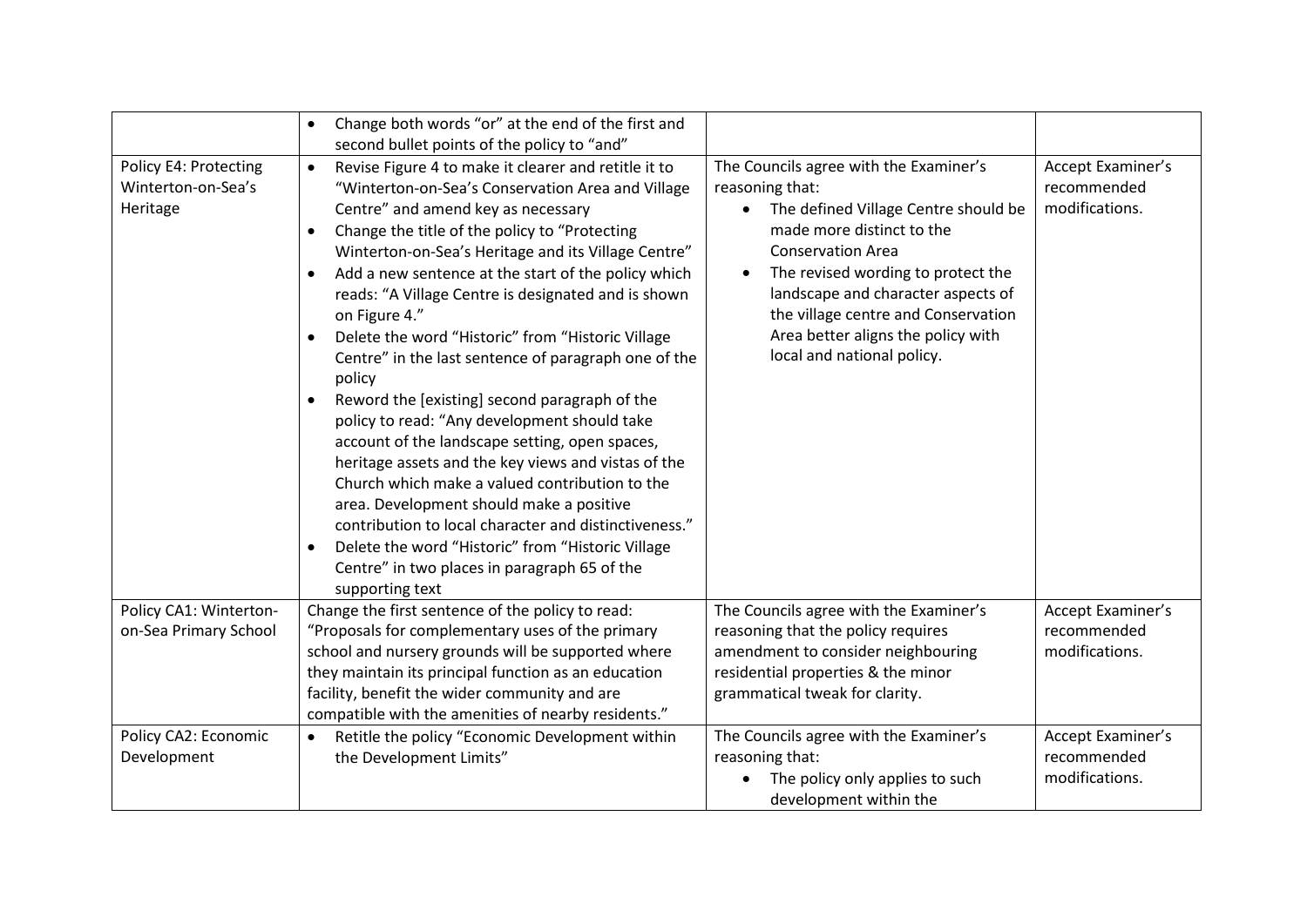| Policy CA3: Designated<br><b>Local Green Spaces</b>     | Delete the word "Historic" from the second bullet<br>$\bullet$<br>point of the policy and from the first bullet point of<br>paragraph 73 on page 24 of the Plan<br>Remove the car parking area from WLGS5, the<br>$\bullet$<br>Playing Field from Figure 5<br>Delete the sentence which begins "These should be<br>$\bullet$<br>protected from development" from the policy<br>Delete the penultimate paragraph of the policy<br>$\bullet$<br>which begins "Development that would harm the<br>openness"<br>Delete the last paragraph of the policy which begins<br>$\bullet$<br>"Two of the green spaces" from the policy but<br>move to the supporting text if desired<br>Retaining the first sentence of paragraph 76 on<br>$\bullet$<br>page 25 of the Plan, delete the remainder of this<br>paragraph | Development Limits and should be<br>titled as such<br>The defined Village Centre should be<br>$\bullet$<br>made more distinct to the<br><b>Conservation Area</b><br>The Councils agree with the Examiner's<br>reasoning that:<br>Local Green Spaces (LGS's) should<br>$\bullet$<br>relate to the criteria set out in the<br>NPPF, and this would not apply to<br>the car park in WLGS5<br>The policy should be worded<br>$\bullet$<br>consistently with Green Belt policy<br>as set out in the NPPF<br>Supporting text should be amended<br>$\bullet$<br>accordingly | Accept Examiner's<br>recommended<br>modifications.                    |
|---------------------------------------------------------|------------------------------------------------------------------------------------------------------------------------------------------------------------------------------------------------------------------------------------------------------------------------------------------------------------------------------------------------------------------------------------------------------------------------------------------------------------------------------------------------------------------------------------------------------------------------------------------------------------------------------------------------------------------------------------------------------------------------------------------------------------------------------------------------------------|----------------------------------------------------------------------------------------------------------------------------------------------------------------------------------------------------------------------------------------------------------------------------------------------------------------------------------------------------------------------------------------------------------------------------------------------------------------------------------------------------------------------------------------------------------------------|-----------------------------------------------------------------------|
| Policy CA4: Investment<br>in Open Space                 | Add at the start of the policy: "Applicable development<br>will be expected to contribute towards the provision of<br>high-quality open space within the community, with a<br>contribution in line with the policy in the relevant Local<br>Plan."                                                                                                                                                                                                                                                                                                                                                                                                                                                                                                                                                         | The Councils agree with the Examiner's<br>reasoning that the policy requires<br>amendment to align with the Local Plan.                                                                                                                                                                                                                                                                                                                                                                                                                                              | Accept Examiner's<br>recommended<br>modifications.                    |
| Policy TR1: Public car<br>parking                       | No modifications                                                                                                                                                                                                                                                                                                                                                                                                                                                                                                                                                                                                                                                                                                                                                                                           | Agree                                                                                                                                                                                                                                                                                                                                                                                                                                                                                                                                                                | Accept Examiner's<br>recommendation.<br>No modification<br>necessary. |
| Policy TR2: Residential<br><b>Car Parking Standards</b> | No modifications                                                                                                                                                                                                                                                                                                                                                                                                                                                                                                                                                                                                                                                                                                                                                                                           | Agree                                                                                                                                                                                                                                                                                                                                                                                                                                                                                                                                                                | Accept Examiner's<br>recommendation.<br>No modification<br>necessary. |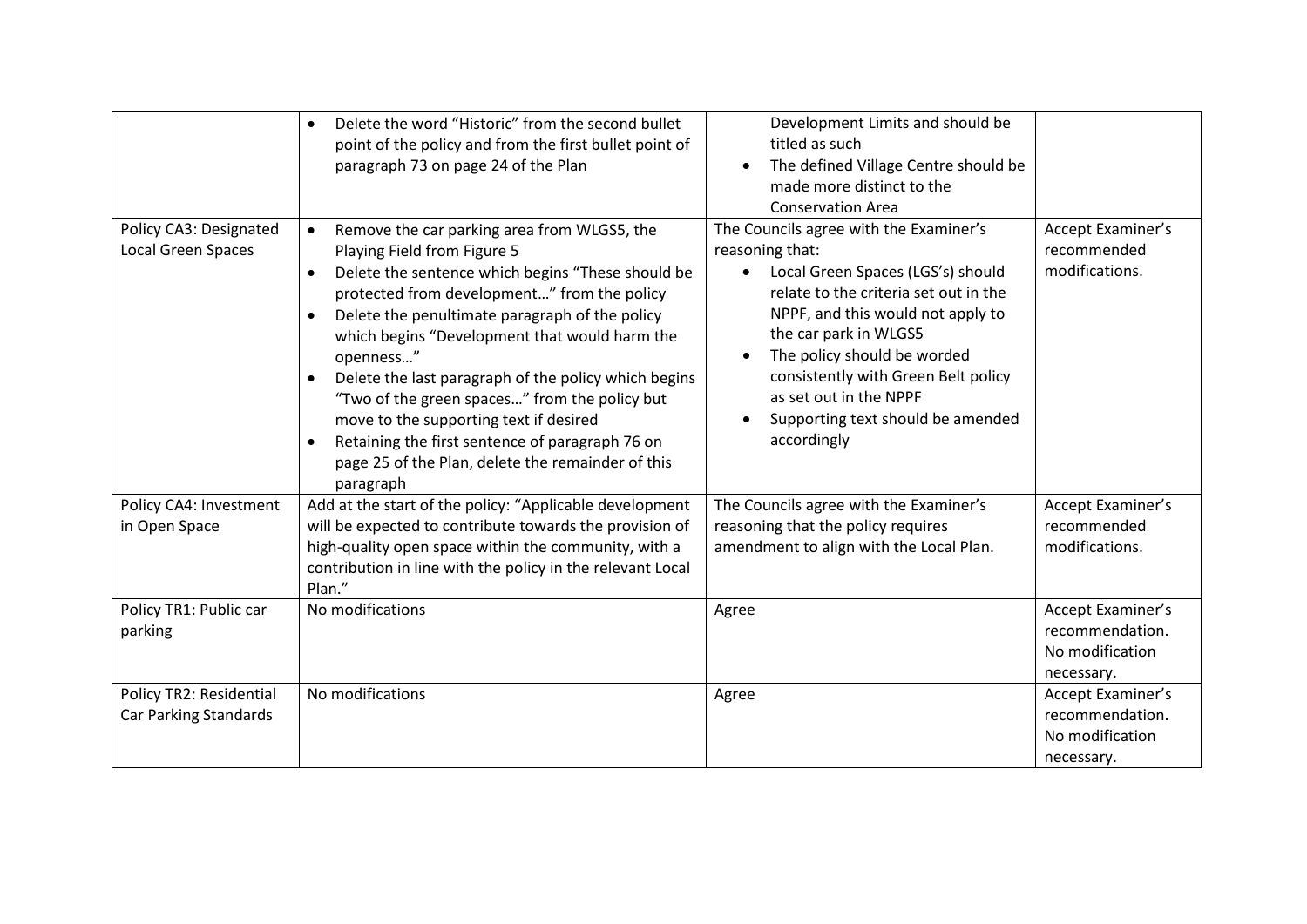| Policy TR3: Walking       | Delete the word "Historic" from paragraph 100 on page<br>33 of the Plan                                                                                                                                                                                                                                                                                                                                                                                                                                                                                                                                                                                    | The Councils agree with the Examiner's<br>reasoning that the defined Village Centre<br>should be made more distinct to the<br><b>Conservation Area</b>                | Accept Examiner's<br>recommended<br>modifications.        |
|---------------------------|------------------------------------------------------------------------------------------------------------------------------------------------------------------------------------------------------------------------------------------------------------------------------------------------------------------------------------------------------------------------------------------------------------------------------------------------------------------------------------------------------------------------------------------------------------------------------------------------------------------------------------------------------------|-----------------------------------------------------------------------------------------------------------------------------------------------------------------------|-----------------------------------------------------------|
| <b>Community Policies</b> | Change the "Community Policy" to "Community<br>Aspiration" [this will apply throughout the Plan<br>document and this modification is not repeated<br>elsewhere]<br>Add a new paragraph at an appropriate location in<br>the Plan which reads: "A number of Community<br>Aspirations have also been developed alongside the<br>planning policies. These cover issues which are not<br>development and use of land related, but<br>nevertheless are important considerations which<br>arose through work on the Plan. Their status is as<br>non-statutory aspirations which the Parish Council<br>will seek to progress during the lifetime of the<br>Plan." | The Councils agree with the Examiner's<br>reasoning that 'community policies' should<br>be clearly distinct from policies and<br>therefore identified as aspirations. | <b>Accept Examiner's</b><br>recommended<br>modifications. |